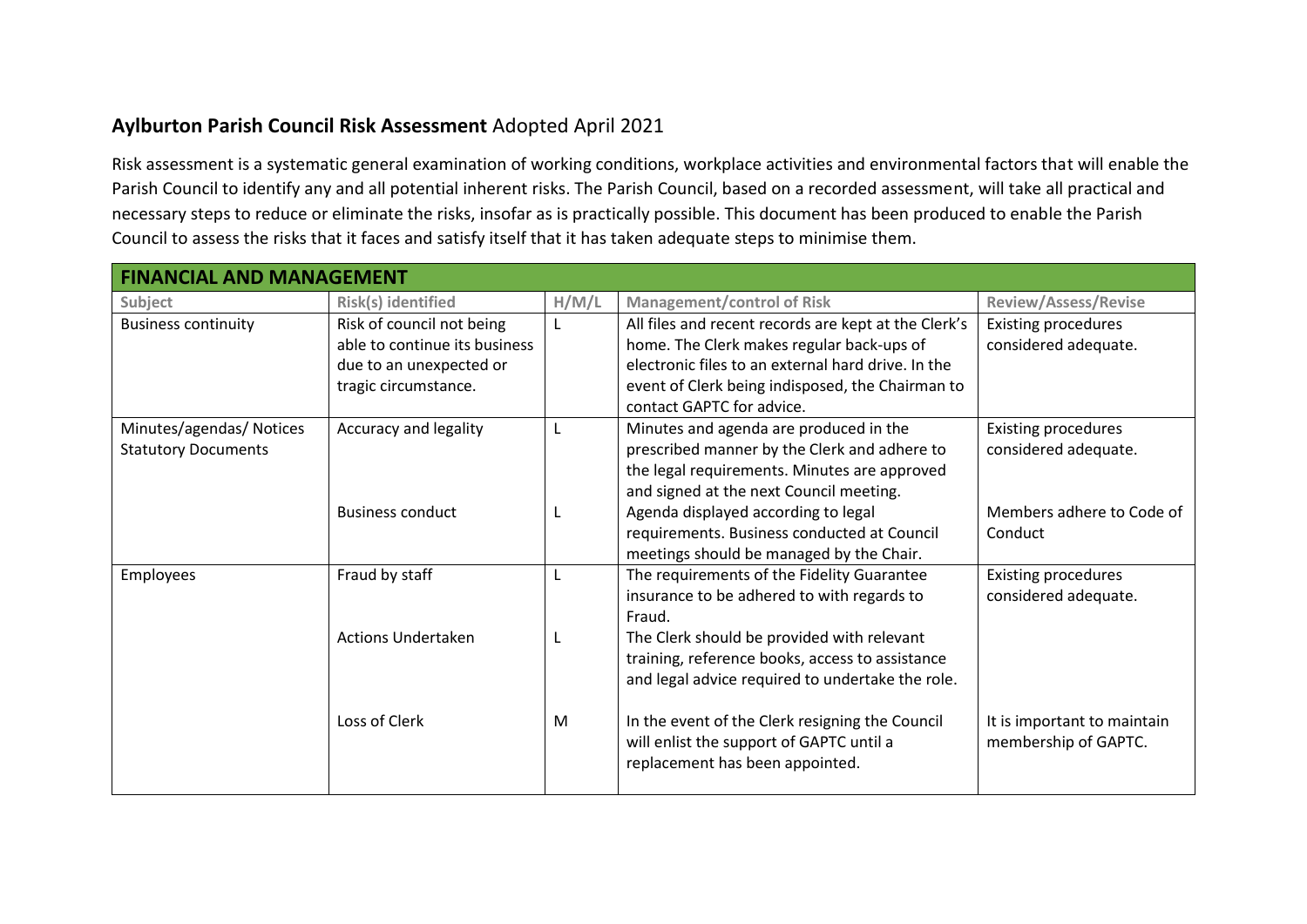| Subject                  | Risk(s) identified              | H/M/L | <b>Management/control of Risk</b>                  | <b>Review/Assess/Revise</b>     |
|--------------------------|---------------------------------|-------|----------------------------------------------------|---------------------------------|
| Precept                  | Adequacy of precept             | L     | The Council reviews the Precept requirement        | <b>Existing procedures</b>      |
|                          | in order for the Council        |       | annually at the December meeting and reviews       | considered adequate.            |
|                          | to carry out its                |       | the presented budget update information,           |                                 |
|                          | <b>Statutory duties</b>         |       | including actual position and projected position   |                                 |
|                          |                                 |       | to year end and estimated figures for the          |                                 |
|                          | Requirements not                |       | next financial year. With this information the     |                                 |
|                          | submitted to FoDDC              |       | Council then agrees the amounts set for the        |                                 |
|                          |                                 |       | specific budget headings for the following year,   |                                 |
|                          | Amount not received by          |       | the total of which is resolved to be the precept   |                                 |
|                          | FoDDC                           |       | amount to be requested from Shropshire             |                                 |
|                          |                                 |       | Council. This figure is submitted by the Clerk in  |                                 |
|                          |                                 |       | writing to FoDDC. The Clerk informs Council        |                                 |
|                          |                                 |       | when the monies are received (approx April         |                                 |
|                          |                                 |       | time)                                              |                                 |
| <b>Financial Records</b> | Inadequate records              | L     | The Council has financial regulations, which set   | <b>Existing procedures</b>      |
|                          | <b>Financial irregularities</b> |       | out the requirements, ensuring transparency and    | considered adequate.            |
|                          |                                 |       | regular internal controls checks. The clerk        | <b>Financial Regulations to</b> |
|                          |                                 |       | reports income and spending every month.           | continue to be reviewed         |
|                          |                                 |       |                                                    | every year.                     |
| Bank and banking         | Inadequate checks               | L     | The Council has Financial Regulations that set out | <b>Existing procedures</b>      |
|                          | Bank's mistakes                 | L     | the requirements for banking, cheques and          | considered adequate.            |
|                          | Loss                            | L     | reconciliation of accounts. If the bank made an    |                                 |
|                          | Charging                        |       | error this would be discovered when the Clerk      |                                 |
|                          |                                 |       | reconciles the bank accounts once a month when     |                                 |
|                          |                                 |       | the statements arrive. These are dealt with        |                                 |
|                          |                                 |       | immediately by informing the bank and awaiting     |                                 |
|                          |                                 |       | their correction. The Council's banking            |                                 |
|                          |                                 |       | arrangements are reviewed periodically.            |                                 |
|                          |                                 |       |                                                    |                                 |
|                          |                                 |       |                                                    |                                 |
|                          |                                 |       |                                                    |                                 |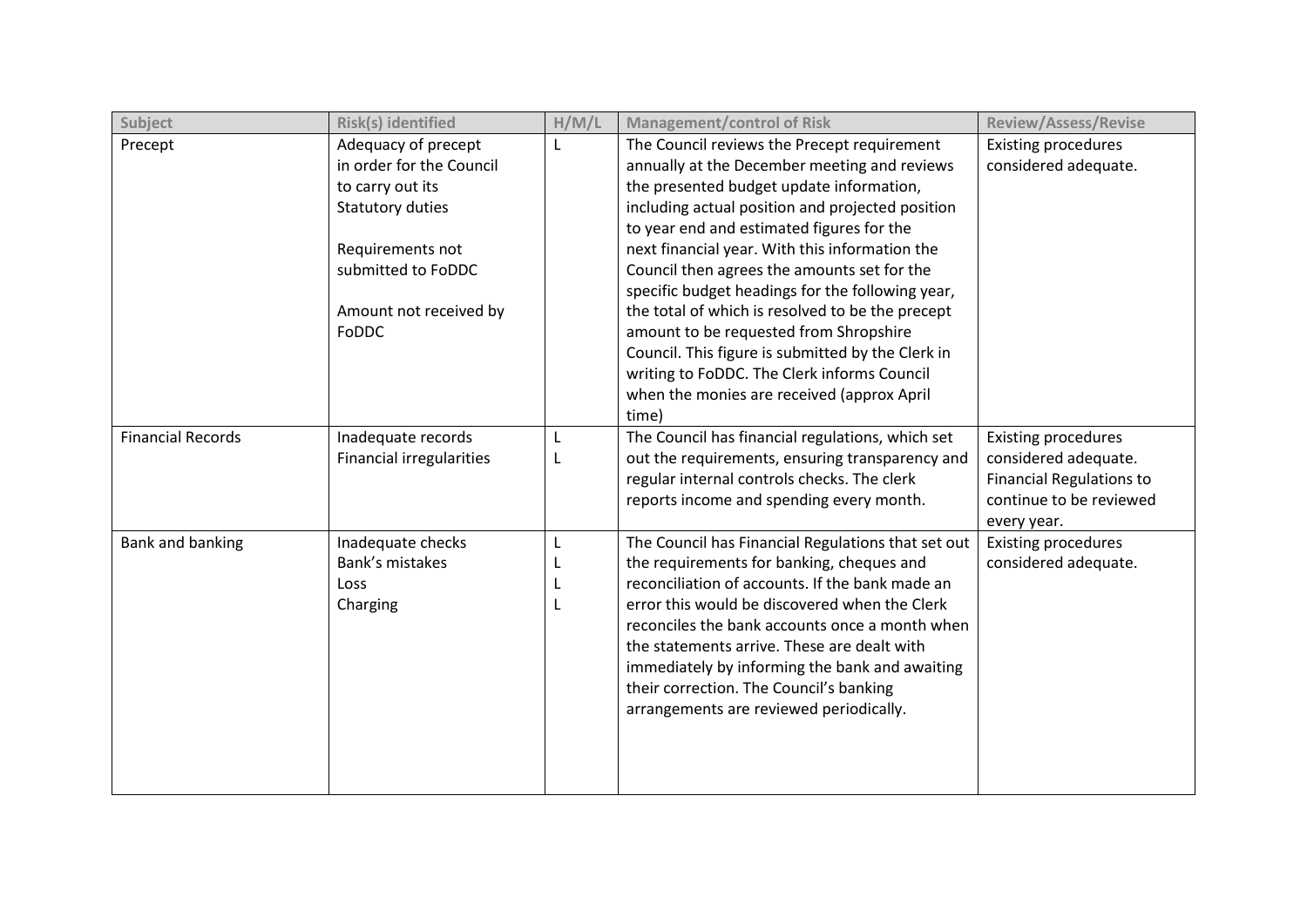| Subject                   | Risk(s) identified          | H/M/L        | <b>Management/control of Risk</b>                    | <b>Review/Assess/Revise</b>   |
|---------------------------|-----------------------------|--------------|------------------------------------------------------|-------------------------------|
| Cash                      | Loss through theft or       | $\mathsf{L}$ | The Council has Financial Regulations that set out   | <b>Existing communication</b> |
|                           | dishonesty                  |              | the requirements. Cash received is banked within     | procedures adequate.          |
|                           |                             |              | 3 banking days. No Petty Cash is held. The           |                               |
|                           |                             |              | Council's insurance policy has a Fidelity            |                               |
|                           |                             |              | Guarantee.                                           |                               |
| Direct costs and expenses | Goods not supplied but      | L            | The Council has Financial Regulations that set out   | <b>Existing procedures</b>    |
|                           | billed                      |              | the requirements. At each Council meeting the        | considered adequate           |
|                           | Incorrect invoicing         | L            | list of invoices awaiting approval is distributed to |                               |
|                           | Cheque payable incorrect    | L            | Councillors, and considered. Council approves        |                               |
|                           | Unpaid invoices             |              | the list of requests for payment.                    |                               |
| Reporting and auditing    | Information communication   | L            | Financial information is a regular agenda item       | <b>Existing procedures</b>    |
|                           |                             |              | and is discussed and reviewed every quarter at       | considered adequate.          |
|                           |                             |              | least                                                |                               |
| Grants (incoming)         | Risk of loss of grant/wrong | L            | The council's financial regulations set out how      | <b>Existing procedures</b>    |
|                           | amount paid.                |              | grants should be received. All receipts are          | considered adequate.          |
|                           |                             |              | reported to the Council at the next meeting of       |                               |
|                           |                             |              | the Council. Any one-off grants awarded would        |                               |
|                           |                             |              | come with terms and conditions to be satisfied.      |                               |
| Grants (outgoing to local | Authorisation of council to | $\mathbf{L}$ | All such expenditure goes through the required       | <b>Existing procedures</b>    |
| charities)                | pay. Transparency.          |              | Council process of approval, minuted and listed      | considered adequate.          |
|                           |                             |              | accordingly if a payment is made using the S137      |                               |
|                           |                             |              | power of expenditure.                                |                               |
| Best value accountability | Work awarded incorrectly.   | L            | As per Financial Regulations normal Parish           | <b>Existing procedures</b>    |
|                           | Overspend on services.      | M            | Council practice would be to seek, if possible,      | considered adequate.          |
|                           |                             |              | more than one quotation for any substantial          |                               |
|                           |                             |              | work required to be undertaken or goods. For         |                               |
|                           |                             |              | major contract services, formal competitive          |                               |
|                           |                             |              | tenders would be sought. If a problem is             |                               |
|                           |                             |              | encountered with a contract the Clerk would          |                               |
|                           |                             |              | investigate the situation, check the                 |                               |
|                           |                             |              | quotation/tender, research the problem and           |                               |
|                           |                             |              | report to Council.                                   |                               |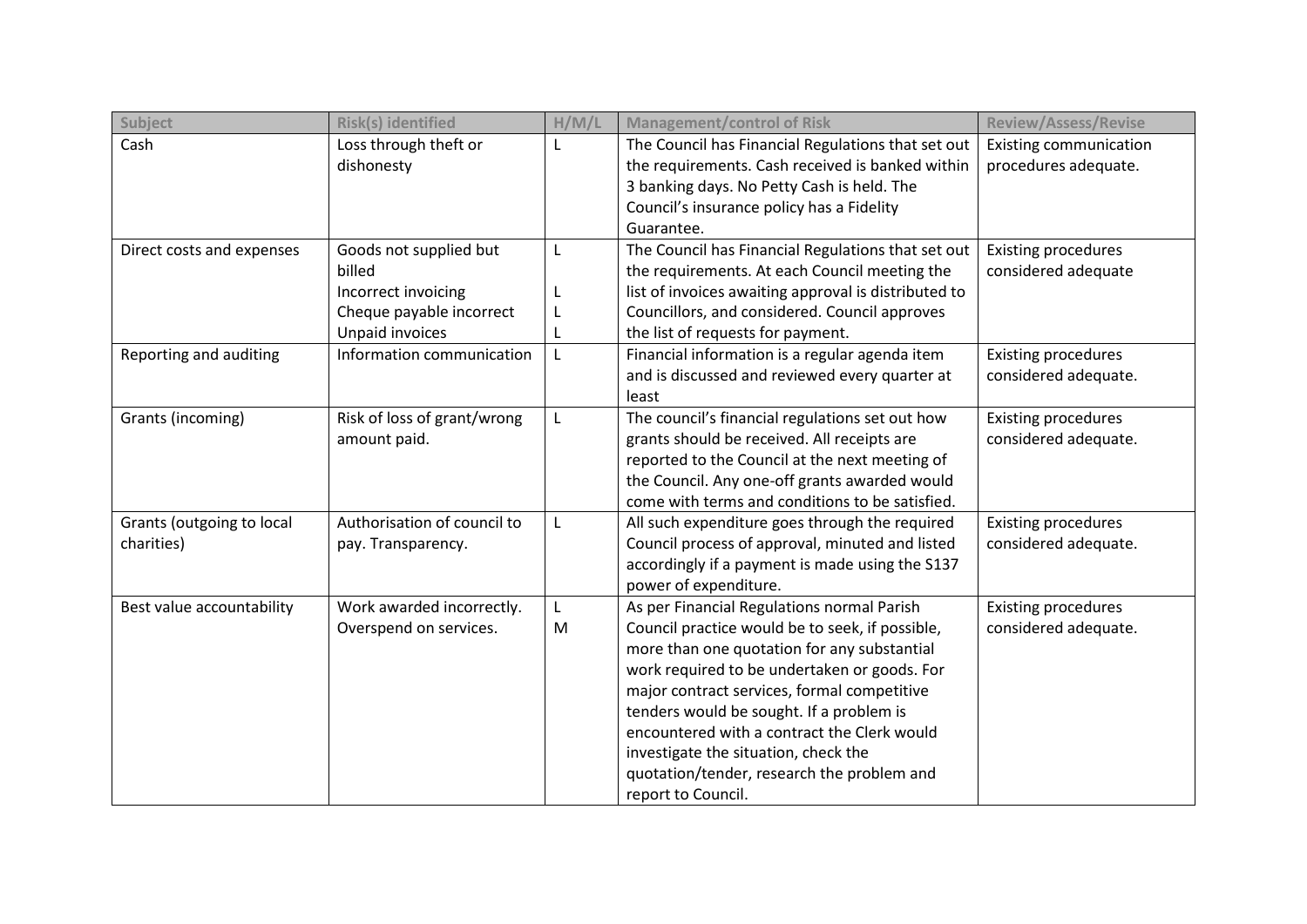| Subject                   | Risk(s) identified                                                                                                                               | H/M/L                 | <b>Management/control of Risk</b>                                                                                                                                                                                                                                                                                                                                                                                                                                                                                    | <b>Review/Assess/Revise</b>                        |
|---------------------------|--------------------------------------------------------------------------------------------------------------------------------------------------|-----------------------|----------------------------------------------------------------------------------------------------------------------------------------------------------------------------------------------------------------------------------------------------------------------------------------------------------------------------------------------------------------------------------------------------------------------------------------------------------------------------------------------------------------------|----------------------------------------------------|
| Salaries and assoc. costs | Salary paid incorrectly<br>Wrong hours paid<br>Wrong rate paid<br>False employee<br>Wrong deductions of NI/Tax<br>Unpaid Tax/NI                  | L<br>L<br>L<br>L<br>L | The Parish Council authorises the appointment of<br>any Clerk within a council meeting. Salary rates<br>follow the NJC national pay scale and are<br>assessed annually by the Council and applied on<br>1st April each year. Salary is paid monthly by<br>cheque or BACS. The Tax and NI contributions<br>due are reported to the Council and signed off<br>periodically. Payroll is outsourced to PATA<br>Payroll Service. All Tax and NI payments are<br>submitted by PATA in the Inland Revenue Annual<br>Return. | <b>Existing procedures</b><br>considered adequate. |
| Payroll                   | Breach of employment laws<br>including tax                                                                                                       |                       | Payroll is outsourced to a payroll company.<br>GAPTC provide details of relevant changes in<br>employment law.                                                                                                                                                                                                                                                                                                                                                                                                       | <b>Existing procedures</b><br>considered adequate. |
| <b>Election costs</b>     | Risk of election cost<br>undercutting provision of<br>statutory services.                                                                        | L                     | The council has a reserve fund for parish council<br>elections specifically as well as a healthy reserve<br>fund in general to withstand unexpected<br>essential expenditure.                                                                                                                                                                                                                                                                                                                                        | <b>Existing procedures</b><br>considered adequate. |
| <b>VAT</b>                | Reclaim/charging - claim<br>deadlines missed/money<br>out of pocket for<br>unnecessarily long time and<br>charged back to the wrong<br>cost code | L                     | The council has financial regulations which set<br>out the requirements. VAT recovered at least<br>annually.                                                                                                                                                                                                                                                                                                                                                                                                         | <b>Existing procedures</b><br>considered adequate. |
| <b>Annual Return</b>      | Missed deadlines, lack of<br>legal compliance.                                                                                                   | L                     | AGAR is completed and signed by the Council<br>and the Internal Auditor. It is then checked and<br>forwarded to the External Auditor within time<br>limit. Clerk prepares a timetable for submission.                                                                                                                                                                                                                                                                                                                | <b>Existing procedures</b><br>considered adequate. |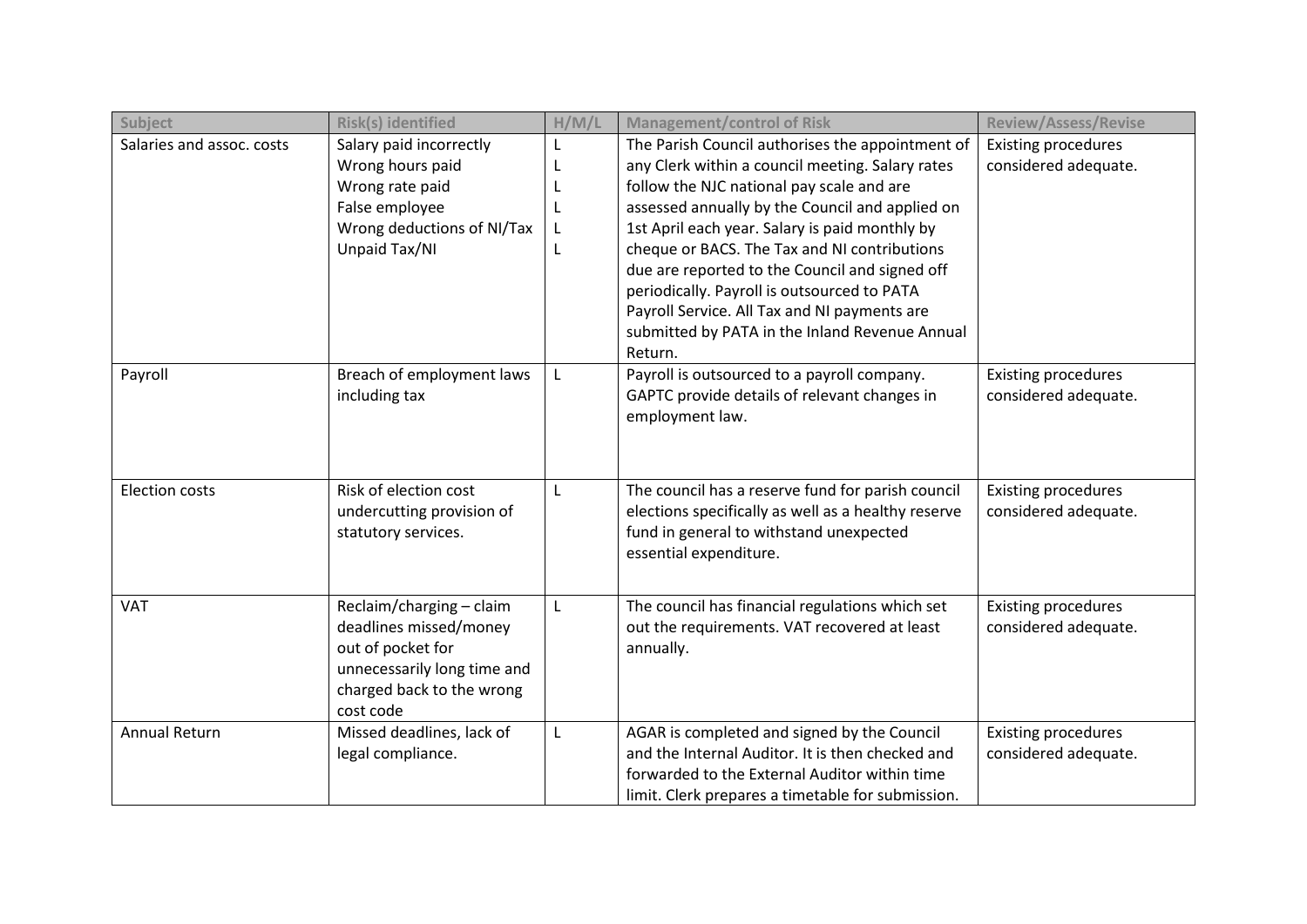| Subject                | <b>Risk(s) identified</b>                                                                                 | H/M/L       | <b>Management/control of Risk</b>                                                                                                                                                                                                                                                                                     | <b>Review/Assess/Revise</b>                                                                             |
|------------------------|-----------------------------------------------------------------------------------------------------------|-------------|-----------------------------------------------------------------------------------------------------------------------------------------------------------------------------------------------------------------------------------------------------------------------------------------------------------------------|---------------------------------------------------------------------------------------------------------|
| <b>Legal Powers</b>    | Illegal activity or payments                                                                              |             | All activity and payments within the powers of<br>the Parish Council to be resolved at full Council<br>Meetings, including reference to the power used<br>under the Finance section of agenda and Finance<br>report monthly.                                                                                          | <b>Existing procedures</b><br>considered adequate.                                                      |
| Members' interests     | Conflict of interests<br>Register of members<br>interests                                                 | L<br>M      | Declarations of interest by members at Council<br>meetings.<br>Register of members' interests forms reviewed<br>regularly.                                                                                                                                                                                            | <b>Existing procedures</b><br>considered adequate.<br>Members take responsibility<br>to update register |
| Insurance              | Adequacy<br>Cost<br>Compliance<br><b>Fidelity Guarantee</b>                                               | L<br>L<br>M | An annual review is undertaken of all insurance<br>arrangements. Employers and Employee<br>liabilities a necessity and within policies. Ensure<br>compliance measures are in place. Fidelity checks<br>in place.                                                                                                      | <b>Existing procedures</b><br>considered adequate.<br>Insurance reviewed<br>annually.                   |
| <b>Data Protection</b> | Privacy breach or sensitive<br>data stored with no reason.                                                | L           | The parish council is registered with the<br>Information Commissioner's Office and renews<br>annually, prompted by a renewal notice. The<br>council has a Data Protection and Privacy Policy.                                                                                                                         | Ensure annual renewal of<br>registration.                                                               |
| Freedom of information | Lack of transparency<br>Extra cost through<br>administrative time taken in<br>the event of a FOI request. | L           | The council will fulfil its legal obligation to react<br>to requests. To date there have been no FOI<br>requests.<br>The Parish Council is aware that if a substantial<br>request came in it could create a number of<br>additional hours work. The Parish Council can<br>request a fee to supplement the extra hours | Existing process adequate.                                                                              |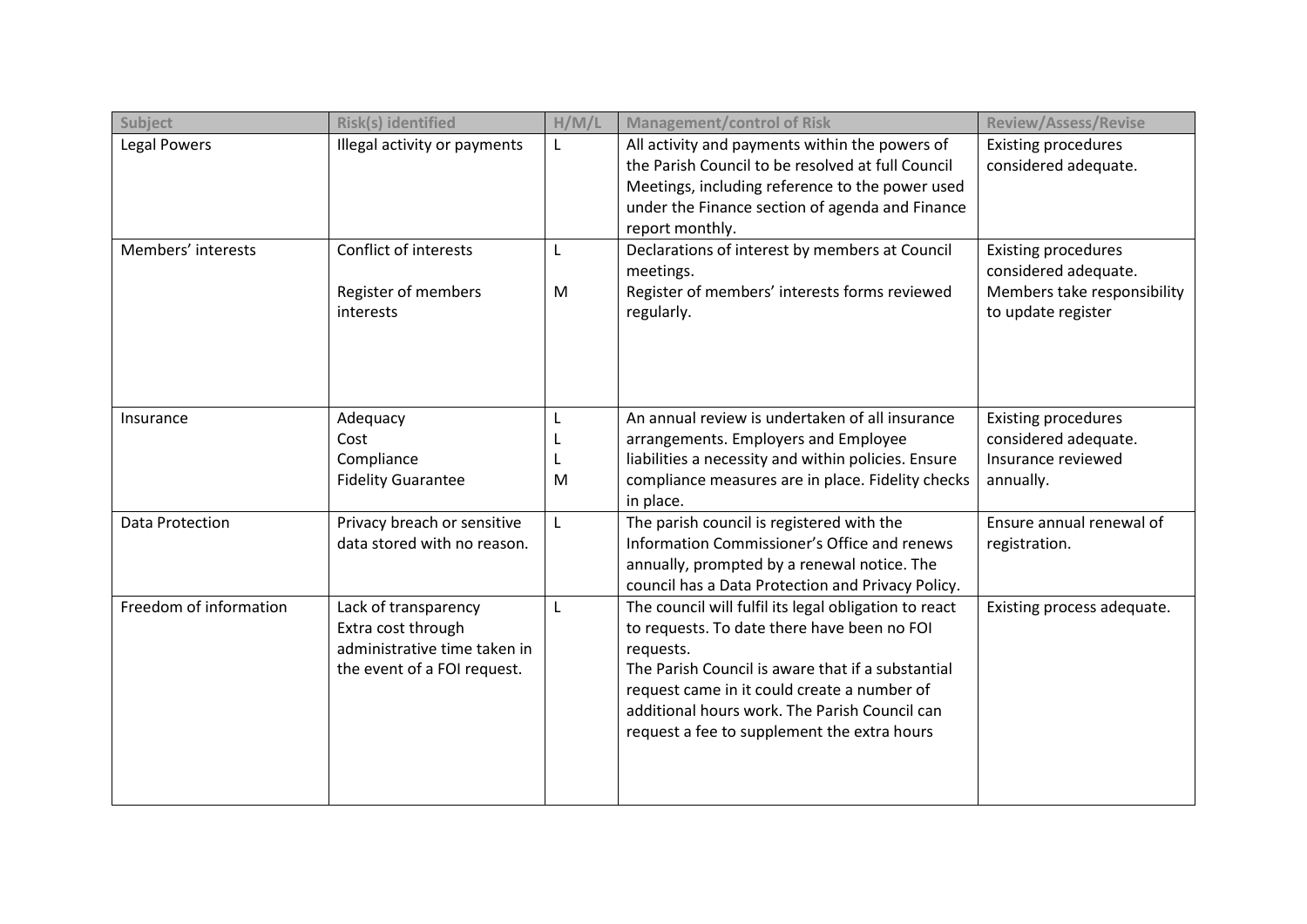| Subject                    | Risk(s) identified         | H/M/L | <b>Management/control of Risk</b>                  | <b>Review/Assess/Revise</b>  |
|----------------------------|----------------------------|-------|----------------------------------------------------|------------------------------|
| <b>Meeting locations</b>   | Adequacy                   | L     | Parish council meetings are held in a venue        | <b>Existing procedures</b>   |
|                            | <b>Health and Safety</b>   | M     | considered to have appropriate facilities for the  | considered adequate.         |
|                            |                            |       | Clerk, members and the general public. It is hired |                              |
|                            |                            |       | from an organisation that has its own risk         |                              |
|                            |                            |       | assessment and procedures.                         |                              |
| Council records - paper    | Loss through:              |       | The Parish Council records are stored at the       | Damage (apart from fire)     |
|                            | Theft                      | L     | home of the Clerk. Records include historical      | and theft is unlikely and so |
|                            | Fire damage                | M     | correspondences, minutes, insurance, and bank      | provision is adequate.       |
|                            |                            |       | records. The documents are stored in a lockable    |                              |
|                            |                            |       | cabinet and the house has two smoke alarms and     |                              |
|                            |                            |       | general domestic fire prevention precautions are   |                              |
|                            |                            |       | taken.                                             |                              |
| Council records-           | Loss through:              |       | The Parish Council electronic records are stored   | <b>Existing procedures</b>   |
| electronic                 | Theft, fire damage or      | L/M   | on the Council laptop held with the Clerk at her   | considered adequate          |
|                            | corruption of computer     |       | home. Back ups of electronic data are made at      |                              |
|                            |                            |       | regular intervals.                                 |                              |
| Website                    | Out of date information    |       | Clerk endeavours to ensure content is updated      | <b>Existing procedures</b>   |
|                            |                            |       | following each meeting.                            | considered adequate.         |
|                            | Hacked by third party      |       | Managed by reputable local company (A R Web        |                              |
|                            |                            |       | Design)                                            |                              |
| <b>ASSETS</b>              |                            |       |                                                    |                              |
| Assets - street furniture, | Loss or damage             | L     | All assets inspected regularly and the council     | <b>Existing procedures</b>   |
| open spaces                | Risk/damage to third party |       | keeps an asset register up to date, with           | considered adequate          |
|                            | property                   | L     | insurance being held at the appropriate level for  |                              |
|                            |                            |       | all items. Any repairs/maintenance requirements    |                              |
|                            |                            |       | brought to the attention of the Parish Council.    |                              |
| Maintenance                | Poor performance of assets | L     | All assets owned by the Parish Council are         | <b>Existing procedures</b>   |
|                            | or amenities               |       | regularly reviewed and maintained. All repairs     | considered adequate          |
|                            |                            |       | and relevant expenditure for any repair or         |                              |
|                            |                            |       | maintenance is actioned/authorised in              |                              |
|                            |                            |       | accordance with the correct procedures of the      |                              |
|                            |                            |       | Parish Council. Assets are insured.                |                              |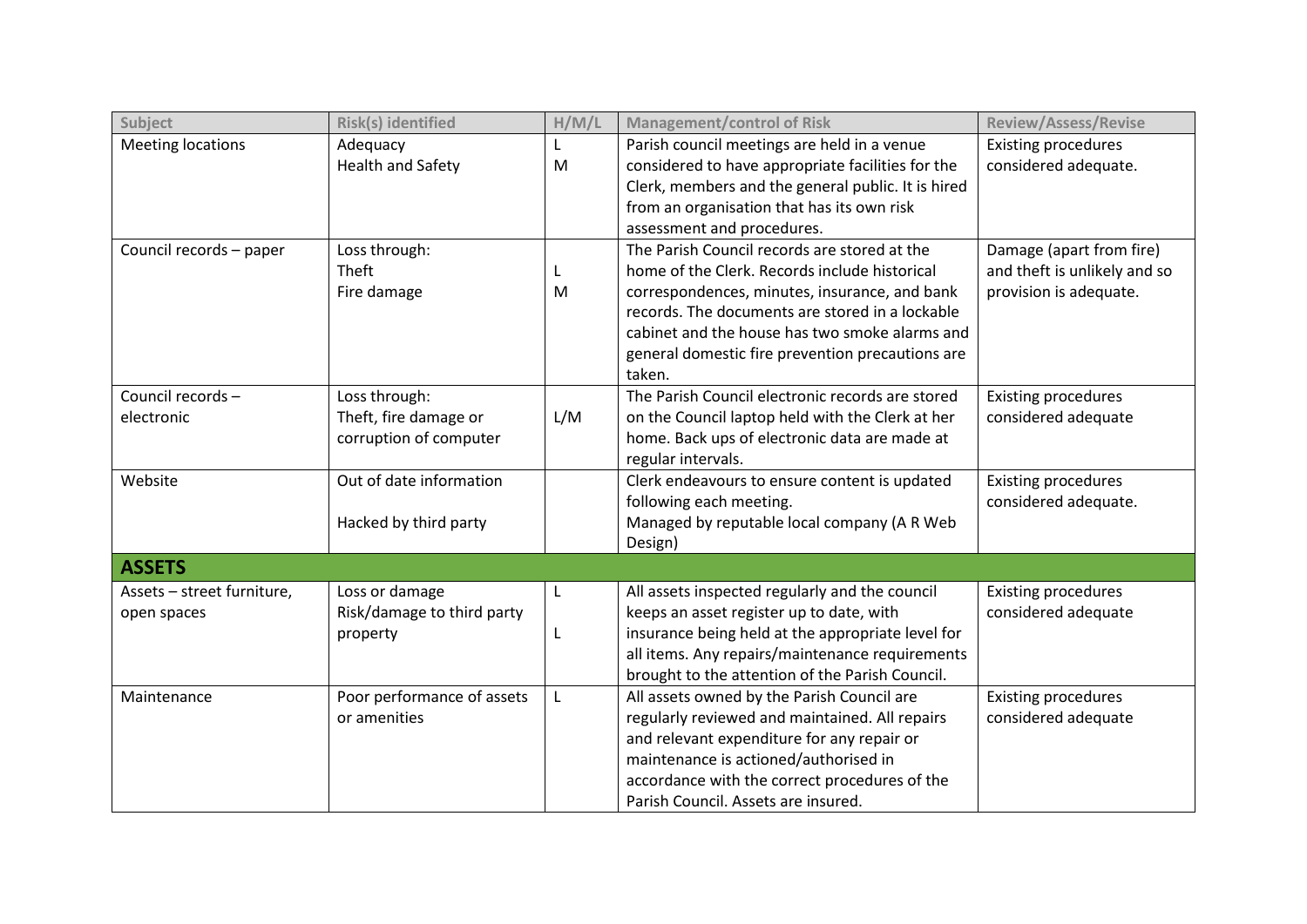|                                                    | Unsafe work by contractors                                          | L      | Proper procedures followed in tender<br>documents, risk assessed prior to work being<br>undertaken.                                                                                                                                                                                                                                       |                                                                                                                                                                   |
|----------------------------------------------------|---------------------------------------------------------------------|--------|-------------------------------------------------------------------------------------------------------------------------------------------------------------------------------------------------------------------------------------------------------------------------------------------------------------------------------------------|-------------------------------------------------------------------------------------------------------------------------------------------------------------------|
| <b>LIABILITY</b>                                   |                                                                     |        |                                                                                                                                                                                                                                                                                                                                           |                                                                                                                                                                   |
| Subject                                            | <b>Risk(s) identified</b>                                           | H/M/L  | <b>Management/control of Risk</b>                                                                                                                                                                                                                                                                                                         | <b>Review/Assess/Revise</b>                                                                                                                                       |
| <b>Legal Powers</b>                                | Illegal activity or payments<br>Working parties taking<br>decisions | L<br>L | All activity and payments made within the<br>powers of the parish council and to be resolved<br>and clearly minuted.<br>The only working party is the Road Safety Group<br>which includes members of the council and can<br>only make recommendations to the council and<br>not decisions on behalf of the council.                       | <b>Existing procedures</b><br>considered adequate.<br>Monitor on a monthly basis.                                                                                 |
|                                                    |                                                                     |        |                                                                                                                                                                                                                                                                                                                                           |                                                                                                                                                                   |
| Minutes/Agendas/<br>Notices/Statutory<br>documents | Accuracy and legality<br><b>Business conduct</b>                    | L      | Minutes and agenda are produced in the<br>prescribed method by the Clerk and adhere to<br>the legal requirements. Minutes are approved<br>and signed at the next Council meeting. Minutes<br>and agenda are displayed according to the legal<br>requirements.<br>Business conducted at Council meetings should<br>be managed by the Chair | <b>Existing procedures</b><br>considered adequate.<br>Guidance/training to Chair<br>should be given (if<br>required).<br>Members to adhere to Code<br>of Conduct. |
| <b>Public Liability</b>                            | Risk to third party, property<br>or individuals                     | M      | Insurance is in place. Risk assessment review<br>carried out periodically.                                                                                                                                                                                                                                                                | <b>Existing procedures</b><br>considered adequate.<br>Ensure risk assessments are<br>carried out.                                                                 |
| <b>Employee Liability</b>                          | Causing injury / damage to<br>employee property                     | L      | Employer's liability insurance in place.                                                                                                                                                                                                                                                                                                  | <b>Existing procedures</b><br>considered adequate.                                                                                                                |